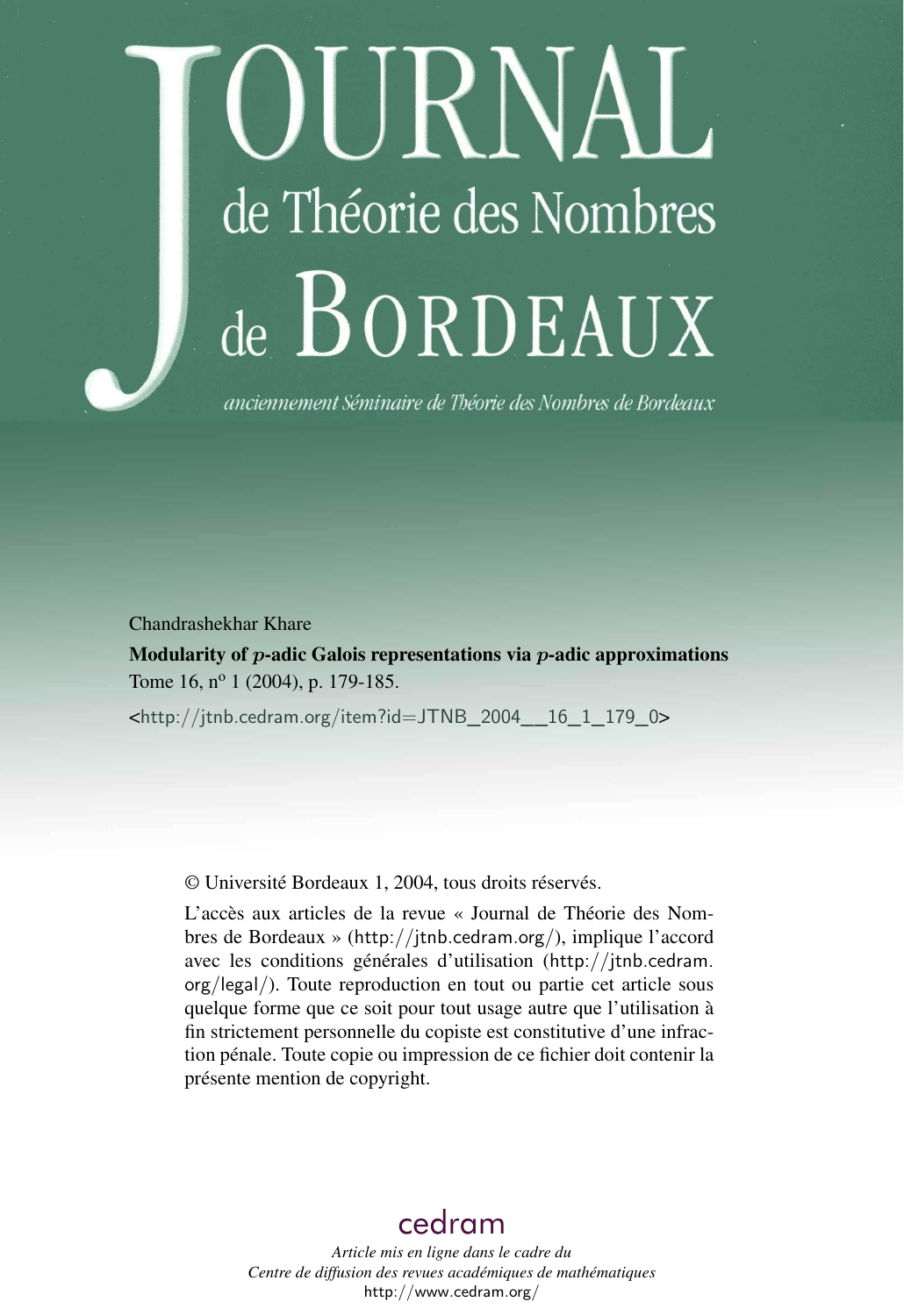### Modularity of p-adic Galois representations via p-adic approximations

Dedicated to the memory of my mother Nalini B. Khare 30th August 1936–12th March 2002

#### par Chandrashekhar KHARE

RÉSUMÉ. Dans cette courte note, nous donnons une nouvelle approche pour prouver la modularité des représentations galoisiennes  $p$ -adiques en utilisant une méthode d'approximations  $p$ -adiques. Cela englobe quelques uns des résultats bien connus de Wiles et Taylor dans de nombreux cas mais pas tous. Une caractéristique de cette nouvelle approche est qu'elle travaille directement avec la représentation galoisienne  $p$ -adique dont on cherche à établir la modularité. Les trois ingrédients essentiels sont une technique de cohomologie galoisienne de Ramakrishna, un résultat de montée de niveau de Ribet, Diamond, Taylor et une version mod  $p^n$  du principe de descente de niveau de Mazur.

ABSTRACT. In this short note we give a new approach to proving modularity of p-adic Galois representations using a method of p-adic approximations. This recovers some of the well-known results of Wiles and Taylor in many, but not all, cases. A feature of the new approach is that it works directly with the p-adic Galois representation whose modularity is sought to be established. The three main ingredients are a Galois cohomology technique of Ramakrishna, a level raising result due to Ribet, Diamond, Taylor, and a mod  $p^n$  version of Mazur's principle for level lowering.

#### Modularity lifting theorem

In the work of Wiles in [W], as completed by Taylor and Wiles in [TW], the modularity of many 2-dimensional  $p$ -adic representations of the absolute Galois group  $G_{\mathbf{Q}}$  of  $\mathbf{Q}$  was proven assuming that the mod p reduction of the representation was irreducible and modular. The proof was via proving the isomorphism of certain deformation and Hecke rings. A more naive approach to proving the modularity of a p-adic representation, say

 $\rho: G_{\mathbf{Q}} \to GL_2(\mathbf{Z}_p),$ 

Manuscrit reçu le 10 janvier 2003.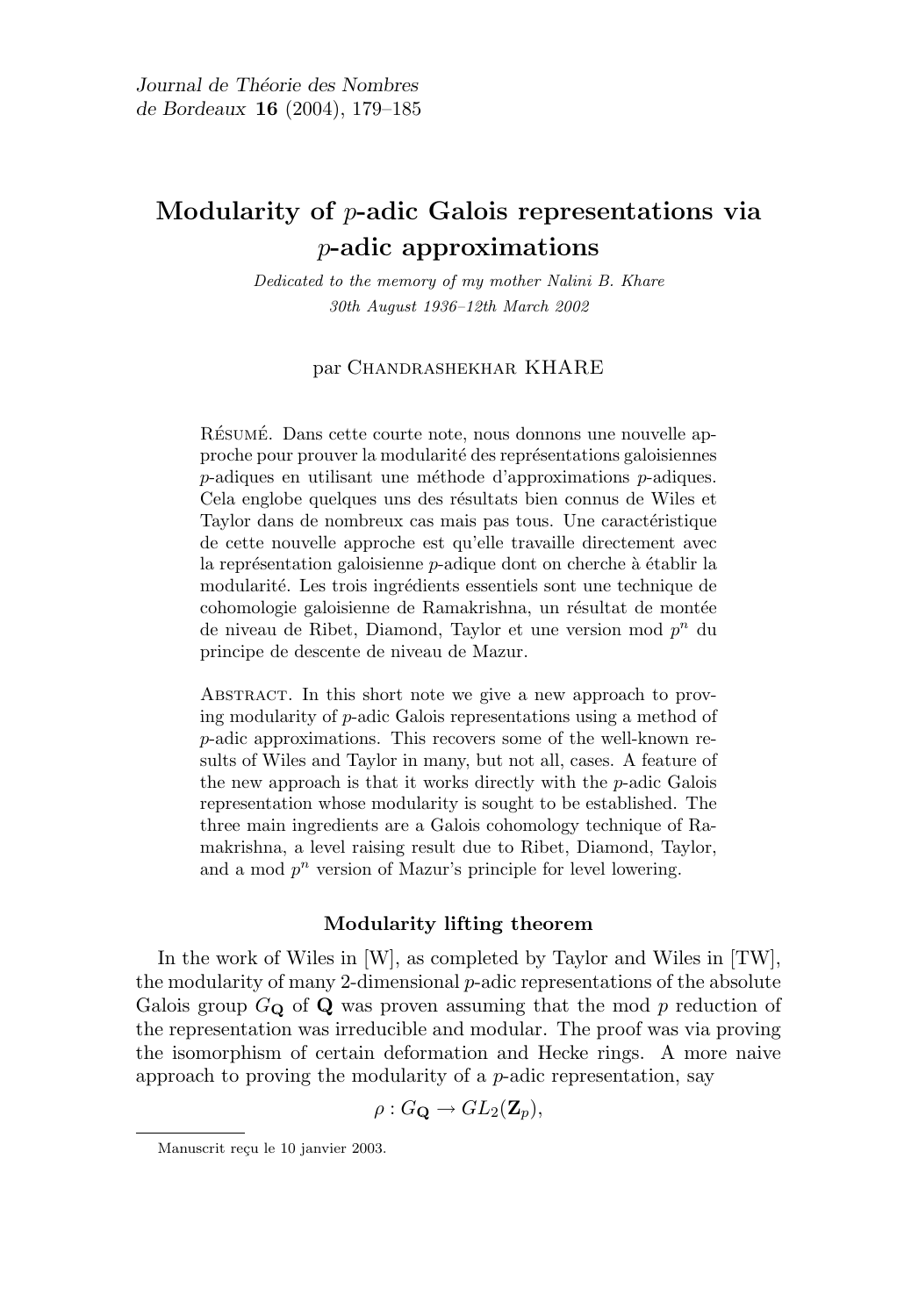assuming that its reduction  $\bar{\rho}$  is modular, that works directly with  $\rho$  instead of fitting it into a family (i.e., interpreting it as a point in the spectrum of a deformation ring), and then proving modularity for the family as is done in [W] and [TW], would be as follows: Starting from the assumption that  $\bar{\rho}$  is modular prove successively that the mod  $p^n$  reductions  $\rho_n$  of  $\rho$  occur in the p-power torsion of the abelian variety  $J_1(N)$  for a fixed N. In this note we give a proof of modularity lifting results in this more direct style. Here like in [K] we merely want to present a new method for proving known results, and will illustrate the method by rederiving the following special case of the results proven in  $[W]$  and  $[TW]$ . This is not the optimal result that can be obtained by this method: see the end of the note for the statement of some refinements.

**Theorem 1.** (A. Wiles, R. Taylor) Let  $\rho$ :  $G_{\mathbf{Q}} \to GL_2(W(k))$  be a continous representation, with  $W(k)$  the Witt vectors of a finite field k of residue  $characteristic p > 5.$ 

Assume that the mod p reduction  $\overline{\rho}$  of  $\rho$  has the following properties:

- Ad<sup>0</sup> $(\overline{\rho})$  is absolutely irreducible,
- $\bullet$   $\overline{\rho}$  is modular.

Further assume that:

- $\bullet$   $\rho$  is semistable at all primes,
- $\rho$  is of weight 2 at p and Barsotti-Tate at p if  $\overline{\rho}$  is finite, flat at p,
- and that the primes ramified in  $\rho$  are finitely many and not  $\pm 1$  mod  $p$ .

Then  $\rho$  arises from  $S_2(\Gamma_0(N))$  for some integer N.

#### Remarks:

1. The idea of such a proof was proposed in [K1], but at that time we could not put it into practise. In [K1] we had observed that for many  $\rho$ 's (for examples the ones in the theorem), assuming  $\bar{\rho}$  is modular one can show that  $\rho_n$  arises from  $J_1(N(n))$  for a positive integer  $N(n)$  that depends on n. The new observation of the present note is that in many circumstances using this we can deduce (see Proposition 1) that  $\rho_n$  arises from  $J_1(N)$  for a fixed N.

2. By semistable at primes  $q \neq p$  we simply mean that the restriction to the inertia at q should be unipotent, and at  $p$  semistable of weight 2 we mean that  $\rho$  at p should either be *Barsotti-Tate*, i.e., arise from a p-divisible group, or be ordinary and the restriction to the inertia at  $p$  should be of the form  $\begin{pmatrix} \varepsilon & * \\ 0 & 1 \end{pmatrix}$  with  $\varepsilon$  the *p*-adic cyclotomic character. Note that the determinant of such a  $\rho$  is  $\varepsilon$ .

3.  $\text{Ad}^0(\overline{\rho})$  is absolutely irreducible in fact follows from the other assumptions of the theorem and the weaker hypothesis that  $\bar{\rho}$  is irreducible.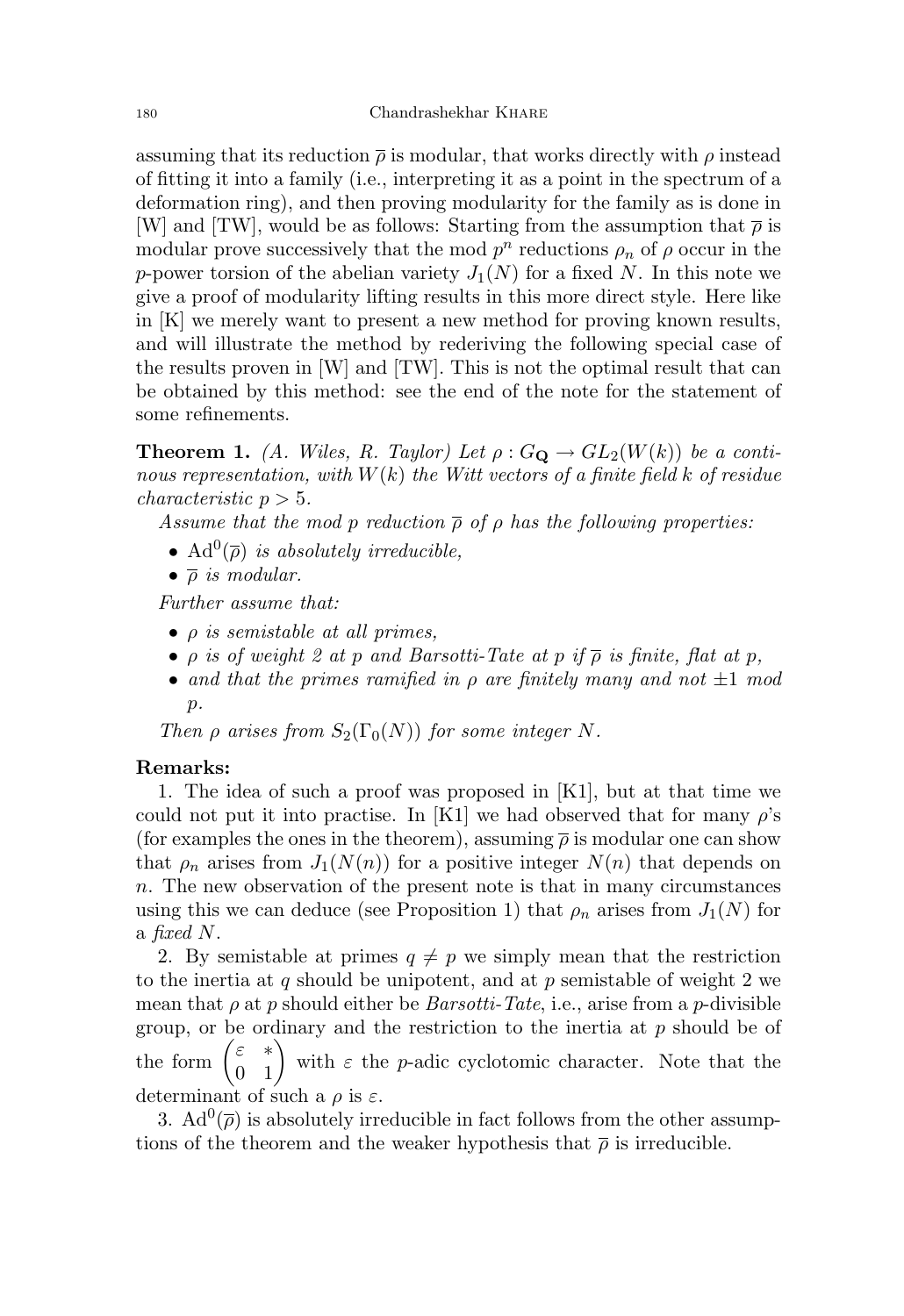#### Proof

The rest of the paper will be occupied with the proof of this theorem. The proof will have 2 steps: We first prove that the reduction mod  $p^n$  of  $\rho$ ,  $\rho_n$ :  $G_{\mathbf{Q}} \to GL_2(W_n(k))$  with  $W_n(k)$  the Witt vectors of length n of k, arises in the p-power torsion of  $J_0(Q_n)$  where  $Q_n$  is the (square-free) product of a finite set of primes that depends on  $n$ . For this we use the Ramakrishnalifts or R-lifts of [R] and the determination of their limit points in Theorem 1 of [K1]. In the second step, we deduce from the first step that  $\rho_n$  arises from  $J_0(N)$  for a positive integer N independent of n (see Proposition 1) below). From this we will deduce the theorem easily.

**Step 1.** Let S be the set of ramification of  $\bar{\rho}$ . We repeat the following lemma from [K1] and its proof for convenience. To explain the notation used, by R-primes we mean primes q that are not  $\pm 1$  mod p, unramified for the residual representation  $\bar{\rho}$  and for which  $\bar{\rho}$ (Frob<sub>a</sub>) has eigenvalues with ratio  $q^{\pm 1}$  with Frob<sub>q</sub> an arithmetic Frobenius element at q. We say that a finite set of  $R\text{-}primes Q$  is *auxiliary* if certain maps on  $H^1$  and  $H^2$ , namely  $H^1(G_{S\cup Q}, \text{Ad}^0(\overline{\rho})) \to \bigoplus_{v \in S\cup Q} H^1(G_v, \text{Ad}^0(\overline{\rho}))/\mathcal{N}_v$  and  $H^2(G_{S\cup Q}, \text{Ad}^0(\overline{\rho})) \to \oplus_{v \in S\cup Q} H^2(G_v, \text{Ad}^0(\overline{\rho}))$  considered in [R] are isomorphisms. We refer to [R] for the notation used: recall that  $\mathcal{N}_v$  for  $v \in Q$  is the mod p cotangent space of a smooth quotient of the local deformation ring at  $v$  which parametrises *special* lifts. These isomorphisms result in the fact that there is a lift  $\rho_{S\cup O}^{Q-new}$  $S_{\text{UQ}}^{Q-new}$  :  $G_{\mathbf{Q}} \to GL_2(W(k))$  of  $\bar{\rho}$  which is furthermore the unique lift of  $\bar{\rho}$  to a representation to  $GL_2(\mathcal{O})$  (with  $\mathcal O$  ring of integers of any finite extension of  $\mathbf{Q}_p$ ) that has the properties of being semistable of weight 2, unramified outside  $S \cup Q$ , minimally ramified at primes in S, with determinant  $\varepsilon$ , and special at primes in Q. Here by special at q we mean that the restriction of the representation to a decomposition group  $D_q$  at q should up to twist be of the form  $\begin{pmatrix} \varepsilon & * \\ 0 & 1 \end{pmatrix}$ : we use this definition even for representations into  $GL_2(R)$  with R a  $W(k)$ -algebra.

**Lemma 1.** Let  $Q'_n$  be any finite set primes that includes the primes of ramification of  $\rho_n$ , such that  $Q'_n \backslash S$  contains only R-primes and such that  $\rho_n|_{D_q}$  is special for  $q \in Q'_n \backslash S$ . Then there exists a finite set of primes  $Q_n$ that contains  $Q'_n$ , such that  $\rho_n|_{D_q}$  is special for  $q \in Q_n \backslash S$ ,  $Q_n \backslash S$  contains only R-primes and  $Q_n \backslash S$  is auxiliary.

Proof: We use [R] and Lemma 8 of [KR] (that latter being a certain mutual disjointness result for field extensions cut out by  $\rho_n$  and extensions cut out by elements of  $H^1(G_{\mathbf{Q}}, \text{Ad}^0(\overline{\rho}))$  and  $H^1(G_{\mathbf{Q}}, \text{Ad}^0(\overline{\rho})^*)$  with  $\text{Ad}^0(\overline{\rho})^*$  the dual of  $\text{Ad}^0(\overline{\rho})$  to construct an auxiliary set of primes  $V_n$  such that  $\rho_n|_{D_q}$ is special for  $q \in V_n$ . Then as  $Q'_n \backslash S$  contains only R-primes, it follows from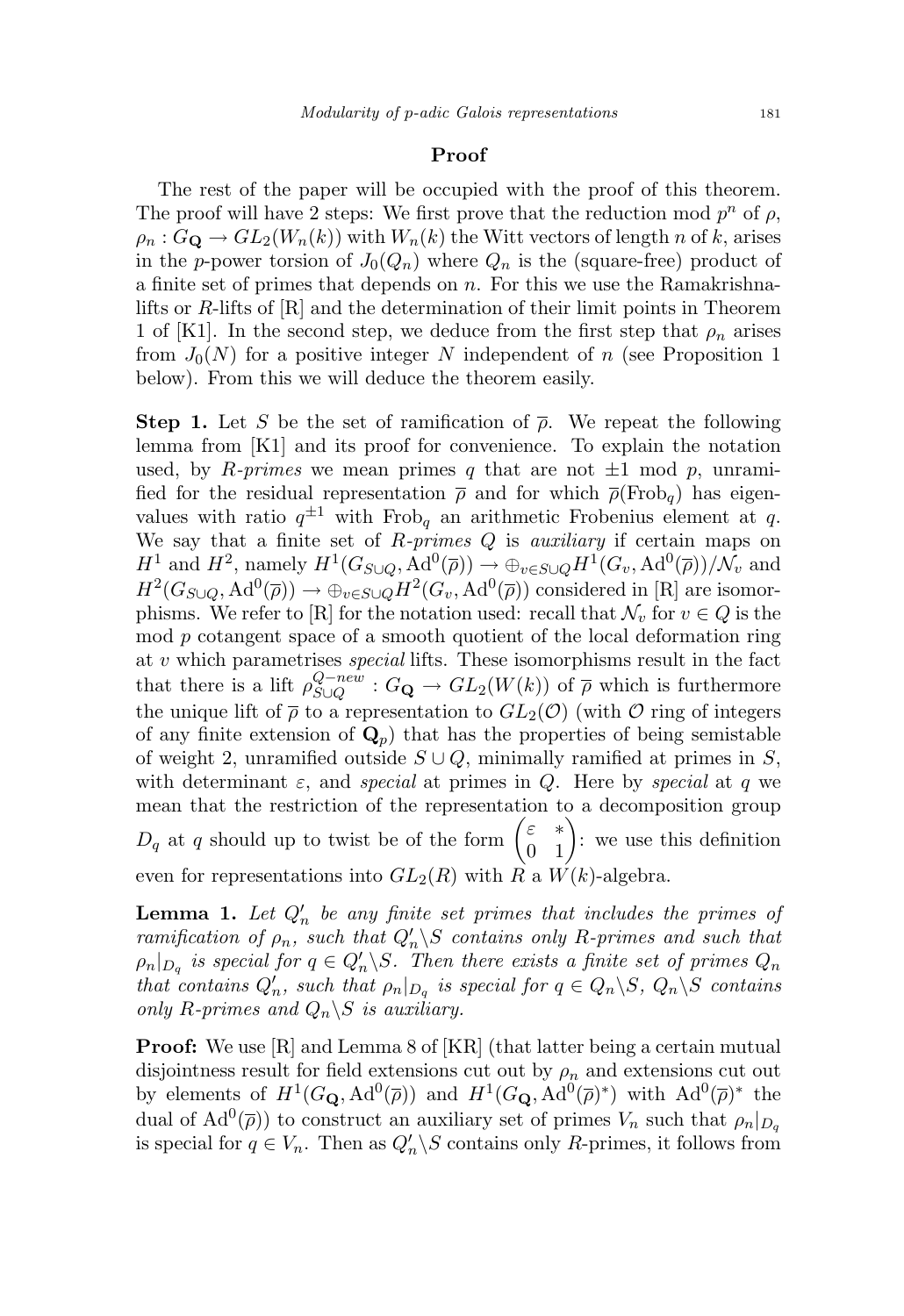Proposition 1.6 of [W] that the kernel and cokernel of the map

$$
H^1(G_{S\cup V_n\cup Q'_n},\mathrm{Ad}^0(\overline{\rho}))\to \oplus_{v\in S\cup V_n\cup Q'_n}H^1(G_v,\mathrm{Ad}^0(\overline{\rho}))/\mathcal{N}_v
$$

have the same cardinality, as the domain and range have the same cardinality. Then using Proposition 10 of [R], or Lemma 1.2 of [T], and Lemma 8 of [KR], we can augment the set  $S \cup V_n \cup Q'_n$  to get a set  $Q_n$  as in the statement of the lemma.

**Remark:** We can choose  $Q'_n$  as in the lemma such that  $Q'_n$  is independent of n (as  $\rho$  is ramified at only finitely many primes). But the set  $Q_n$  that the lemma produces depends much on  $n$ , and can be chosen to be independent of n only if  $\rho$  is itself a R-lift. Further note that just like the auxiliary primes in  $|TW|$ , the sets  $Q_n$  have no coherence property in general.

We choose a finite set of primes  $Q'_n$  as in Lemma 1 and use the lemma to complete  $Q'_n$  to a set  $Q_n$  such that  $\tilde{Q}_n \backslash S$  is auxiliary and  $\rho_n|_{D_q}$  is special for  $q \in Q_n \backslash S$ . Then we claim  $\rho_{Q_n}^{Q_n \backslash S-new}$  $\frac{Q_n}{Q_n} \equiv \rho \mod p^n$ . The claim is true, as the set  $Q_n \backslash S$  being auxiliary, there is a *unique* representation  $G_{\mathbf{Q}} \to GL_2(W(k)/(p^n))$  (with determinant  $\varepsilon$ ) that reduces to  $\overline{\rho}$  mod p and is unramified outside  $Q_n$ , minimal at S and special at primes of  $Q_n \backslash S$ . It is of vital importance that  $\rho$  is  $GL_2(W(k))$ -valued as otherwise we would not be able to invoke the disjointness results that are used in the proof of Lemma 1 (Lemma 8 of [KR]).

Because of the uniqueness alluded to above, it follows from the levelraising results of [DT] (see Theorem 1 of [K]) that  $\rho_{O_n}^{Q_n \setminus S-new}$  $Q_n^{\mathcal{Q}_n \setminus \mathcal{Q}-new}$  arises from  $J_0(Q_n)$  (where abusively we denote by  $Q_n$  the product of primes in  $Q_n$ ), and hence because of the congruence  $\rho_{O_n}^{Q_n \setminus S-new}$  $Q_n \leq R_n$  =  $\rho$  mod  $p^n$ , we deduce that  $\rho_n$  arises from (i.e., is isomorphic as a  $G_Q$ -module to a submodule of) the p-power torsion of  $J_0(Q_n)$  and for primes r prime to  $Q_n$ ,  $T_r$  acts on  $\rho_n$ via  $\text{tr}(\rho(\text{Frob}_r)).$ 

**Step 2.** Let  $W_n$  be the subset of  $Q_n$  at which  $\rho_n$  is unramified (note that the set  $Q_n \backslash W_n$  is independent of n for  $n >> 0$  as  $\rho$  is finitely ramified). Then we have the proposition:

**Proposition 1.** The representation  $\rho_n$  arises from the  $W_n$ -old subvariety of  $J_0(Q_n)$ , and furthermore all the Hecke operators  $T_r$ , for r a prime not dividing  $Q_n$ , act on  $\rho_n$  by  $tr(\rho_n(\text{Frob}_r))$ .

Proof: This is a simple application of Mazur's principle (see Section 8 of [Ri]). The principle relies on the fact that on torsion points of Jacobians of modular curves with semistable reduction at a prime  $q$ , which are unramified at  $q$  and which reduce to lie in the "toric part" of the reduction mod  $q$  of these Jacobians, the Frobenius action is constrained. Namely,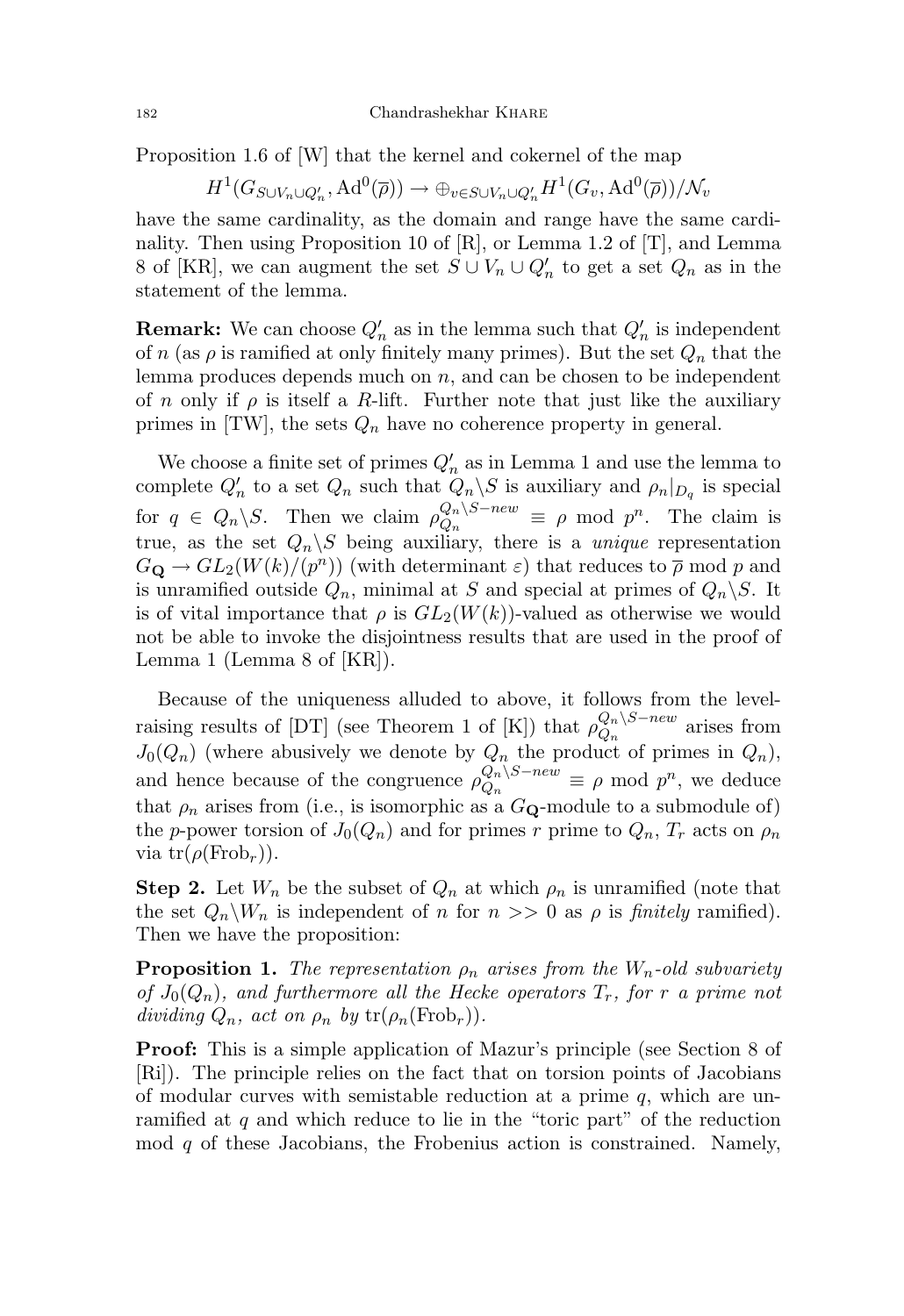on the "toric part" the Frobenius Frob<sub>q</sub> acts by  $-w_qq$  where  $w_q$  is the Atkin-Lehner involution. We flesh this out this below.

Consider a prime  $q \in W_n$ . Then decompose  $\rho_n|_{D_q}$  (which is unramified by hypothesis) into  $W(k)/p^n \oplus W(k)/p^n$  where on the first copy Frob<sub>q</sub> acts by a scalar that is not  $\pm q$ : this is possible as  $q^2$  is not 1 mod p and  $\rho_n$  is special at  $q$ . Let  $e_n$  be a generator for the first summand. We would like to prove that  $\rho_n$  occurs in the q-old subvariety of  $J_0(Q_n)$ . Note that using irreducibility of  $\bar{\rho}$ , Burnside's lemma gives that  $\bar{\rho}(k[G_{\mathbf{Q}}]) = M_2(k)$  and hence by Nakayama's lemma  $\rho_n(W_n(k)[G_{\mathbf{Q}}]) = M_2(W_n(k))$ . Thus using the fact that the  $q$ -old subvariety is stable under the Galois and Hecke action, the fact that  $\rho_n$  occurs in the q-old subvariety of  $J_0(Q_n)$  is implied by the claim that  $e_n$  is contained in the q-old subvariety of  $J_0(Q_n)$ . Let  $\mathcal J$ be the Néron model at q of  $J_0(Q_n)$ . Note that as  $\rho_n$  is unramified at q it maps injectively to  $\mathcal{J}_{/\mathbf{F}_q}(\mathbf{F}_q)$  under the reduction map. Now if the claim were false, as the group of connected components  $\mathcal J$  is Eisenstein (see loc. cit.), we would deduce that the reduction of  $e_n$  in  $\mathcal{J}_{/\mathbf{F}_q}^0(\overline{\mathbf{F}}_q)$  maps nontrivially (and hence its image has order divisible by p) to the  $\overline{\mathbf{F}_q}$ -points of the torus which is the quotient of  $\mathcal{J}_{\mathbf{F}_q}^0$  by the image of the q-old subvariety (in characteristic  $q$ ). But as we recalled above, it is well known (see loc. cit.) that Frob<sub>q</sub> acts on the  $\overline{\mathbf{F}}_q$ -valued points of this toric quotient (isogenous to the torus T of  $\mathcal{J}_{\mathbf{F}_q}^0$ , the latter being a semiabelian variety that is an extension of  $J_0(\frac{Q_n}{q})$  $(\frac{\partial n}{q})^2/\mathbf{F}_q$  by T) by  $-w_qq$  which gives the contradiction that  $q^2$  is 1 mod p. This contradiction proves the claim. Now taking another prime  $q' \in W_n$  and working within the q-old subvariety of  $J_0(Q_n)$ , by the same argument we see that  $\rho_n$  occurs in the  $\{q, q'\}$ -old subvariety of  $J_0(Q_n)$ , and eventually that  $\rho_n$  occurs in the  $W_n$ -old subvariety of  $J_0(Q_n)$ . Furthermore by inspection the last part of the proposition is also clear.

 $\rho$  is modular. From the above proposition it is easy to deduce that  $\rho_n$ arises from  $J_0(N)$  for some fixed integer N that is independent of n. Let **T** be the Hecke algebra for  $J_0(N)$ , generated by the Hecke operators  $T_r$  with r prime and prime to N. We claim that the  $\rho_n$  give compatible morphisms from **T** to the  $W(k)/p^nW(k)$ . To get these morphisms, let  $V_n$  denote a realization of the representation  $\rho_n$  in  $J_0(N)$  which exists by the above proposition. Then  $V_n$  is  $G_Q$ -stable, and hence **T**-stable (because of the Eichler-Shimura congruence relation mod  $r$ , that gives an equality of correspondences  $T_r = \text{Frob}_r + r.\text{Frob}_r^{-1}$  where  $\text{Frob}_r$  is the Frobenius morphism at r). So  $V_n$  is a **T**-module, and because of the aboslute irreducibility (only the scalars commute with the  $G_{\mathbf{Q}}$ -action) **T** acts via a morphism  $\pi_n$ :  $\mathbf{T} \to W(k)/p^nW(k)$  as desired, and the  $\pi_n$ 's are compatible again because of the congruence relation. This gives a morphism  $\pi : \mathbf{T} \to W(k)$ such that the Eichler-Shimura representation associated to  $\pi$  is isomorphic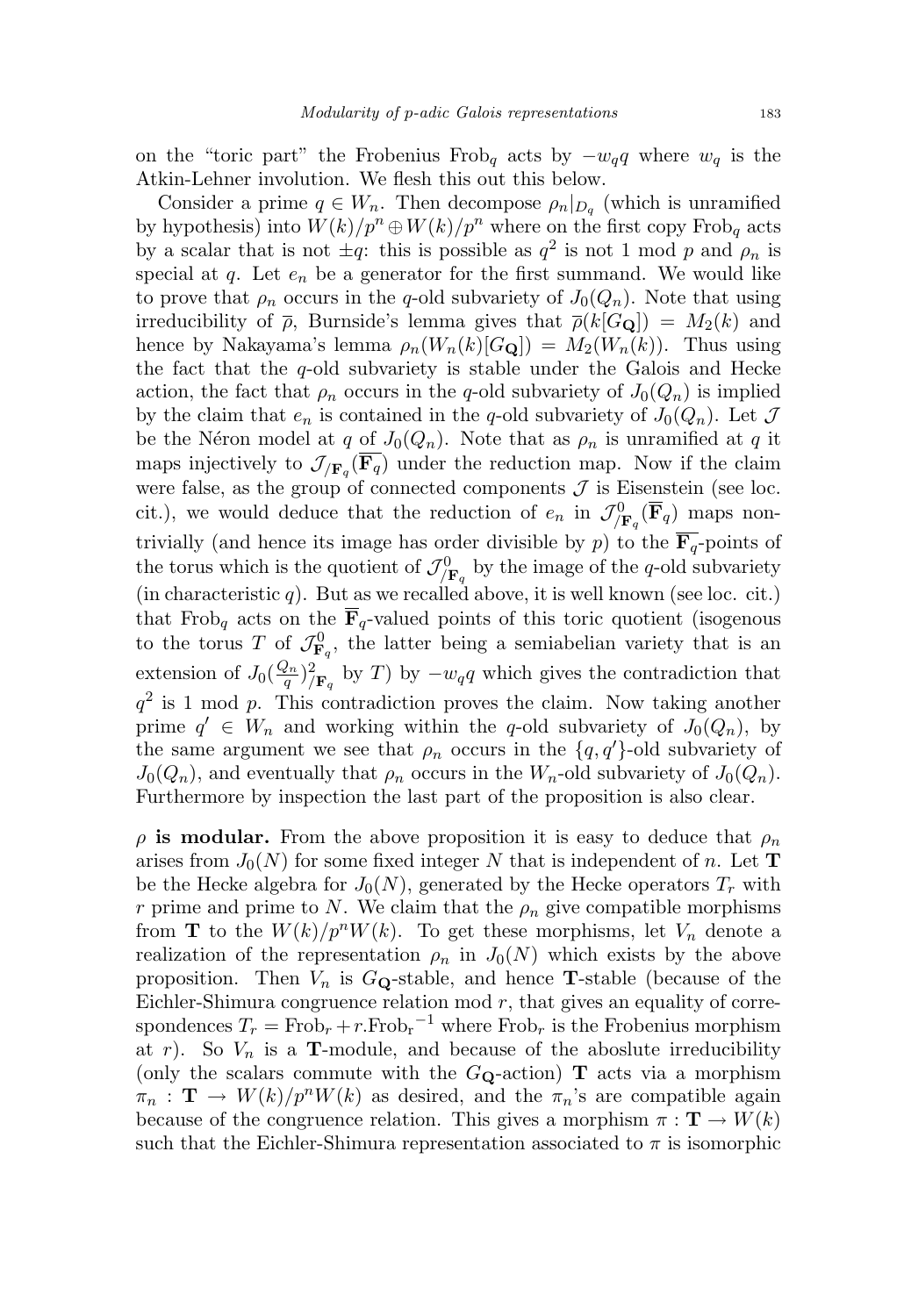to  $\rho$  which finishes proof of Theorem 1. We owe this efficient argument to Bas Edixhoven: in an earlier version we had given a clumsier argument.

#### Remarks:

1. In [K], the R-lifts of [R] were used to give new proofs of modularity theorems that did not use TW systems but nevertheless generally relied on the set-up in [W] of comparing deformation and Hecke rings and the numerical criterion for isomorphisms of complete intersections of [W].

2. By cutting the Jacobians we work with into pieces according to the action of the Atkin-Lehner involutions we can make the proof of Proposition 1 work when the prime  $q$  is not 1 mod  $p$ .

3. It is possible to prove the following more refined theorem using the methods here.

**Theorem 2.** Let  $\overline{\rho}: G_{\mathbf{Q}} \to GL_2(k)$  be a continuous, odd representation, with k a finite field of characteristic bigger than 3, such that  $Ad^0(\overline{\rho})$  is irreducible. Assume that  $\bar{\rho}$  is modular, and at p is up to twist neither the trivial representation nor unramified with image of order divisible by p.

Let  $\rho: G_{\mathbf{Q}} \to GL_2(W(k))$  be a continuous lift of  $\overline{\rho}$  that has the following properties:

- $\rho$  is minimally ramified at the primes of ramification  $\text{Ram}(\overline{\rho})$  of  $\overline{\rho}$ ,
- $\rho$  is of weight 2 at p, and Barsotti-Tate at p if  $\overline{\rho}$  is finite, flat at p,
- the set of primes  $\text{Ram}(\rho)$  ramified in  $\rho$  is finite,
- $\rho$  is semistable at all the primes of  $\text{Ram}(\rho)\backslash \text{Ram}(\overline{\rho})$ ,
- for the primes q in  $\text{Ram}(\rho)$  that are not in  $\text{Ram}(\overline{\rho}), \overline{\rho}|_{D_q}$  is not a scalar.

Then  $\rho$  arises from a newform of weight 2.

It will be of interest to have a less restrictive theorem accessible by the methods of this paper, for instance be able to treat (many) 3-adic representations. Conditions ensuring minimality of ramification of  $\rho$  at  $\text{Ram}(\overline{\rho}) \cup p$  seem essential.

Acknowledgements: I would like to thank Srinath Baba for a conversation in May, 2002 in Montreal which prompted me to think again of the idea of [K1] after a lapse of 2 years, and Bas Edixhoven for some helpful comments.

#### References

- [DT] F. DIAMOND, R. TAYLOR, Lifting modular mod l representations. Duke Math. J. 74 no. 2 (1994), 253–269.
- [K] C. Khare, On isomorphisms between deformation rings and Hecke rings. To appear in Inventiones mathematicae, preprint available at http://www.math.utah.edu/ ~shekhar/papers.html
- [K1] C. Khare, Limits of residually irreducible p-adic Galois representations. Proc. Amer. Math. Soc. 131 (2003), 1999–2006.